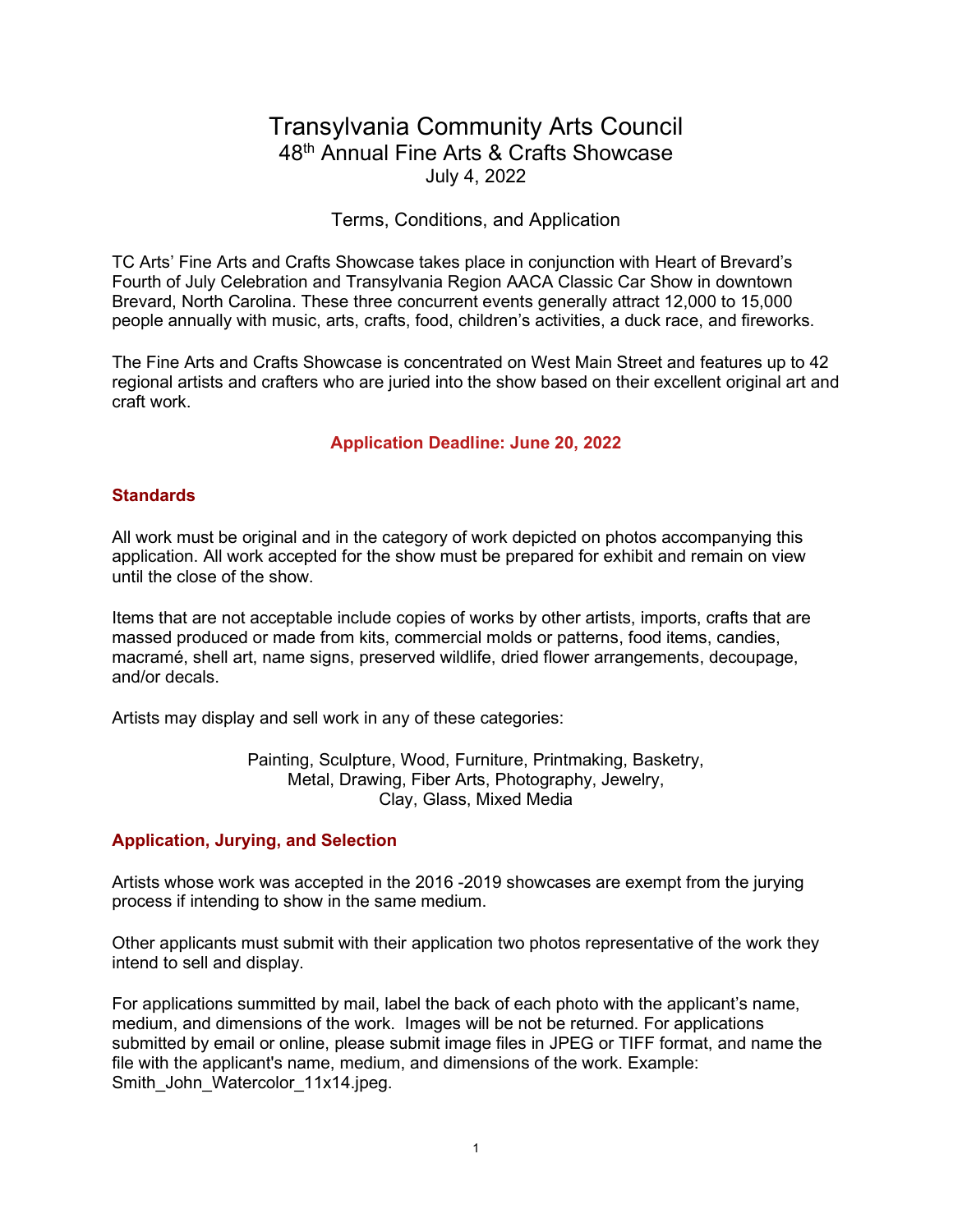All applicants will be notified of the jurors' decision within 5 days of TC Arts receipt of application. The decisions of the jurors are final. TC Arts reserves the right to prohibit the display and sale of work that it deems unsuitable or that has been misrepresented in the application.

#### Application Deadline: June 20, 2022

### Application and Booth Fees

All applicants must pay a non-refundable application fee of \$25. Application fees are tax deductible.

The booth fee is \$150, with \$25 more for a powered site. We only have 2 sites with power. Spaces are 12' x 12'. Booth fees are refundable if notification of cancellation is received before June 1, 2022.

All fees will be deposited upon receipt. Applicants whose work is not accepted for the Showcase will have their booth fee returned with their notification.

#### Set Up and Take Down

Exhibitors are responsible for the set up and furnishing of their booths. **Most of the vendor** area is gradually sloped, so, be prepared with something to help level your displays.

You must bring your own tent, tables and chairs.

All tents must be securely anchored to withstand the elements of any sudden storms. Tents shall be anchored at each corner by the greater of the manufacturer's specifications or weights equivalent to 40 pounds per corner. The Fire Marshall and event organizers will be checking to make sure all tents are securely anchored at each corner and meet the minimum weight requirements. If they are not securely anchored and/or do not meet the minimum weight requirements, you will be asked to leave the Showcase.

Exhibitors are responsible for safeguarding their property. No acetylene torches or open flames are permitted. No smoking is allowed in the vendor area.

#### Cancellation and Early Termination

The decision to cancel or shorten the event due to inclement weather will be made on site, the day of the event. Exhibitors are encouraged to bring plastic/canvas to cover their work or to enclose their tent (including weights) in case of bad weather.

#### Payment of Application and Booth Fees

You may complete and submit the application online, or you may print an application and submit it with the appropriate payment by mail to:

> Transylvania Community Arts Council Attn: Kathy P.O. Box 1229 Brevard, NC 28712